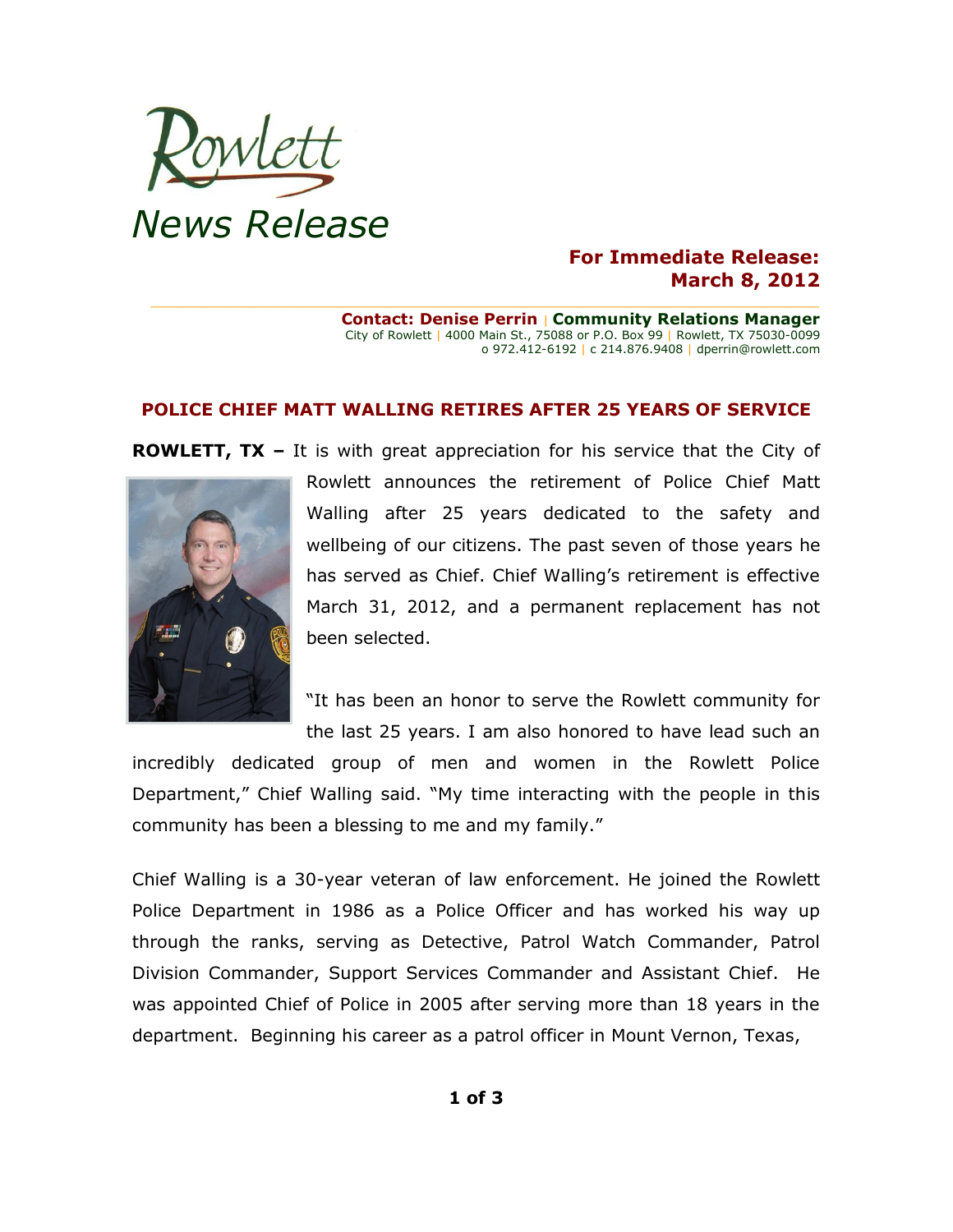## **Police Chief Retires – page 2**

he also worked for the Franklin County Sheriff's Department and the Commerce Police Department before joining the Rowlett Police Department.

"We appreciate Matt's passion for law enforcement, his fellow officers, as well as his dedication to quality public service during his 25 years of service in Rowlett," said City Manager Lynda Humble. "We wish him all the best as he begins the next chapter of his life."

Chief Walling was responsible for leading a Police Department consisting of 75 sworn personnel and 42 civilians. During his seven-year tenure as Chief many milestones within the department were reached, including the development of the department's Vision Statement to address the commitment to the community and to customer service: "Community First- Every Time". He also implemented the department-wide Community Policing philosophy focusing on Problem Solving and Community Involvement. This initiative was named an Award Winning Finalist for the 2011 International Association of Chiefs of Police (IACP) Community Policing Award. Under his direction the Police Department's first Five Year Strategic Plan was developed and implemented as well.

"Chief Walling has accomplished a great deal in his 25 years of service to the City of Rowlett," said Mayor Todd Gottel. "Perhaps most notable is the connection he built between the Police Department and the citizens in our community."

Chief Walling brought the department into the community by consolidating Code Enforcement, Animal Services and Health Services, which were formerly independent City departments, with the Crime Prevention Unit, School Resource Officers Unit and School Crossing Guards to form the Community Services Division. This move had a positive impact on neighborhood quality of life and bolstered the department's Neighborhood Problem Solving capabilities,